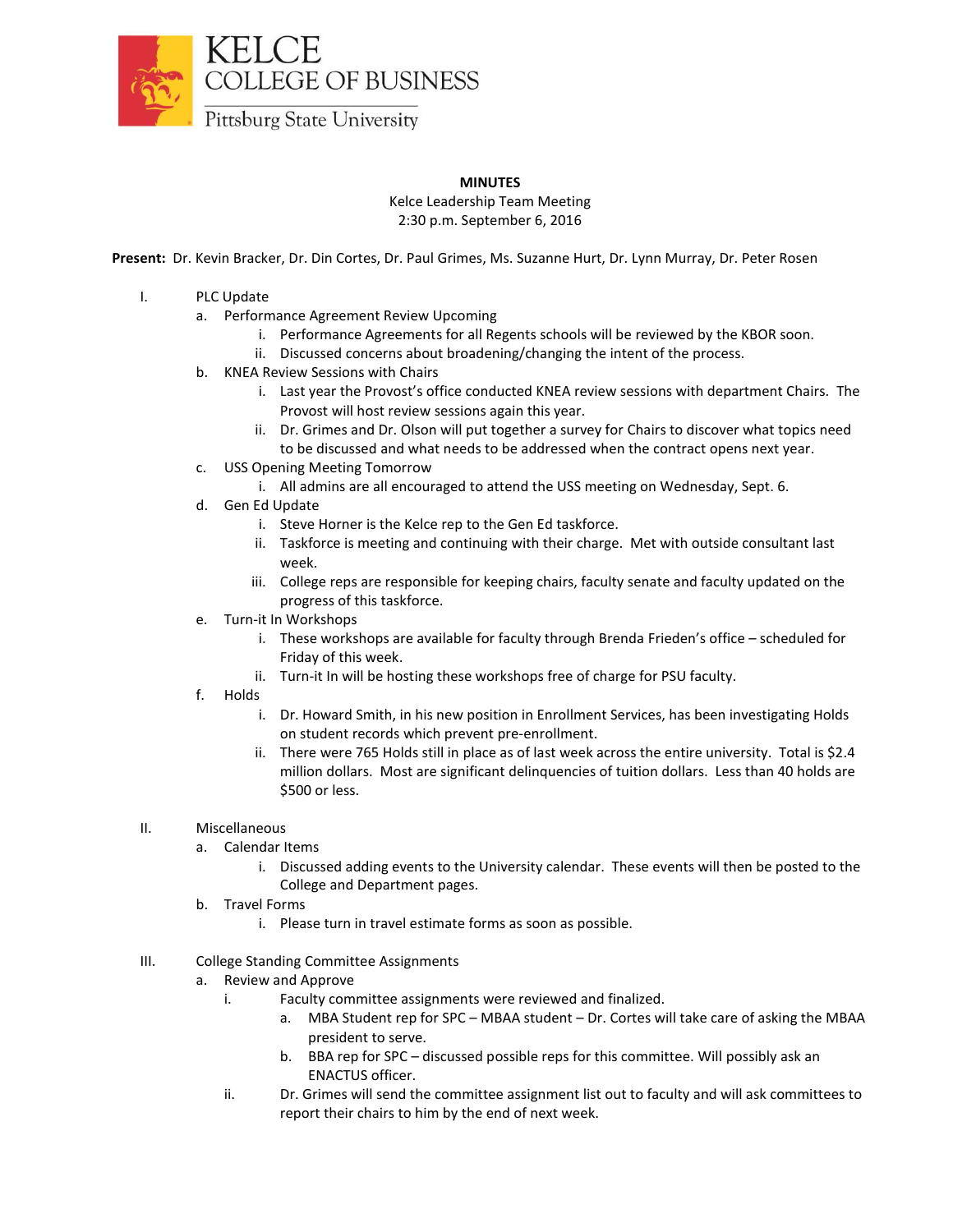- iii. Discussed charges for committees for this academic year.
	- a. Charge for the Honor Code Task Force: (1) review existing code of ethics, (2) and develop an honor code for the college.
	- b. Dr. Grimes will prepare a draft of the charge for the Honor Code Task Force and will send it out to KLT before finalizing.
- IV. Unit Updates
	- a. AAC (Suzanne Hurt)
		- i. Gorilla Advising Academy retreat will be available for Department Chairs on October 13.
	- b. ACIS (Peter Rosen)
		- i. Phillips 66 Day is planned for this Thursday, Sept. 8.
		- ii. 'Meet the Firms Day' is next Monday in the OSC. 30 students have enrolled so far.
	- c. EF&B (Kevin Bracker)
		- i. Entrepreneurship Competition update. There are only a small number of students involved. Discussion followed on possible participants for this competition from across campus.
	- d. MBA (Din Cortes)
		- i. MBA Experience class was completed last Friday. Dr. Cortes reviewed activities that the students participated in at Greenbush and at PSU.
		- ii. MBA enrollment for this semester has risen to 80 students.
		- iii. Discussed on-going issues with the LaRochelle dual-degree internship program.
	- e. MGMKT (Lynn Murray)
		- i. The PSU Community Fair has been permanently moved to the 2<sup>nd</sup> Tuesday of the semester, which conflicts with the Kelce picnic date. Will consider changing the date of the Kelce picnic for next semester.
		- ii. MGMKT Curriculum Committee met and is suggesting that Business Communications be "reactivated". Will need to come up with a new name for the course.
		- iii. Dr. Maceli and Dr. Murray are planning a study abroad trip to Ireland in May.

## IV. New Business

- a. Promotion and Tenure documents need to be addressed and decisions made about
	- i. Targeting the different boxes of AACSB faculty qualifications.
	- ii. Being consistent with the faculty union contract (scholarly activity, creative endeavors, teaching).
	- iii. Discussion continued on details needed for the departmental P&T documents.
- b. Kansas State Fair representatives from the College of Business will be attending next week to recruit and build public relations for the college.
- c. Will be making an offer to one of the applicants for the Academic Advising Coordinator Assistant Director.
- V. Old Business
- VI. Adjourn 4:00 pm